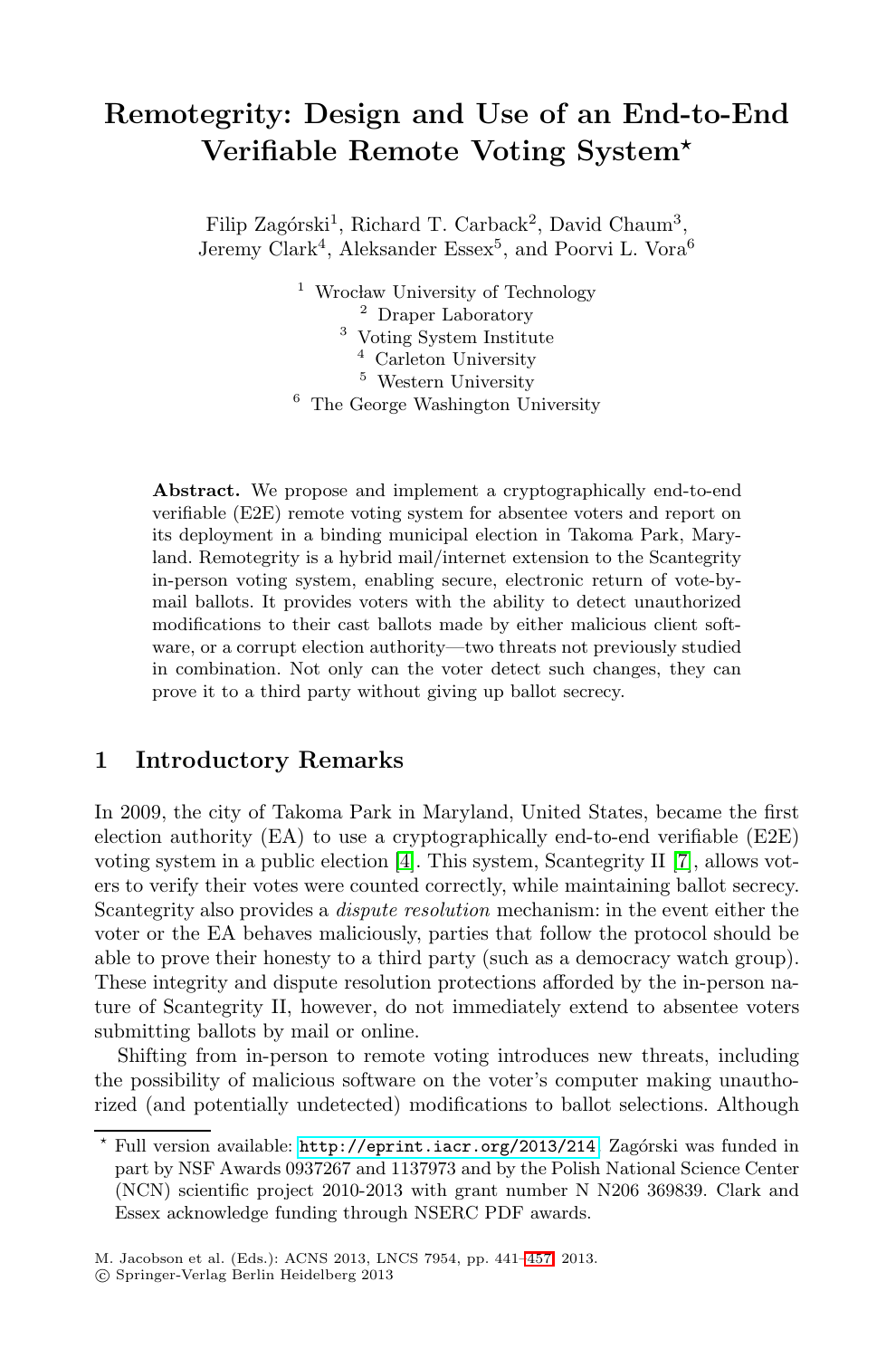this threat has been well studied in isolation, a major complication arises when simultaneously considering the problem of dispute resolution: a malicious EA caught cheating could spuriously blame the voters' clients for the malfeasance.

In this paper we tackle the problem of protecting against malicious software on the voter's computer while simultaneously offering a dispute resolution procedure. To that end we present Remotegrity, a remote voting extension for Scantegrity designed to extend similar protections to absentee voters as those of voters attending the polling place. We propose the Remotegrity protocol and describe an implementation which was fielded in Takoma Park's municipal election in November 2011.

**Contributions.** The main contributions of this paper include:

- 1. The Remotegrity protocol, a remote voting system providing voters with the ability to detect and prove unauthorized changes made to their ballots by malicious client software or a corrupt election authority,
- 2. An implementation and case study of Remotegrity in a municipal election,
- 3. Lessons learned from the real-world deployment of voting systems research.

# **2 Background**

**Absentee Voting.** A reality of elections is that a certain portion of the electorate will be unable to physically attend a polling place during the election period, *e.g.,* due to illness, travel, or residing out of the district. Four common methods for enfranchising absentees exist. *Early voting* is most appropriate for travellers but does not assist the ill or non-resident. *Vote-by-proxy* breaches ball[ot](#page-1-0) secrecy and is not generally used in public-sector elections. Hosting a *polling place abroad* is suitable when a large contingency of absentees are local to the area, such as a military base or embassy in a large foreign city. It is less suitable for small-scale, *e.g.,* municipal-level, elections.

<span id="page-1-0"></span>Most EAs use both early voting and a fourth method: *remote voting*. Remote voting could be either (i) available only to voters demonstrating a need, (ii) available to any voter, or (iii) mandatory for all voters. In the United States, there are respectively 27, 21, and 2 states/capital districts in these categories at the time of writing.<sup>1</sup> In addition 33 offer early voting.

The primary method for delivering and receiving ballots from remote voters in the United States is the postal system. Vote-by-mail enables threats not present in polling place voting: ballots could be mailed to the wrong address or lost before being received by voters; voters can demonstrate how they vote for payment or be coerced into voting a certain way; there may not be a strong mechanism to authenticate that a ballot was filled out by the intended voter (or distinguish a real ballot from impersonated fake ballots); ballots could be lost, delayed, or tampered with during their return to EA; and there are only weak guarantees of ballot secrecy from the election officials receiving the ballots.

<sup>1</sup> Absentee and Early Voting. *National Conference of State Legislators*, 4 Sept 2012.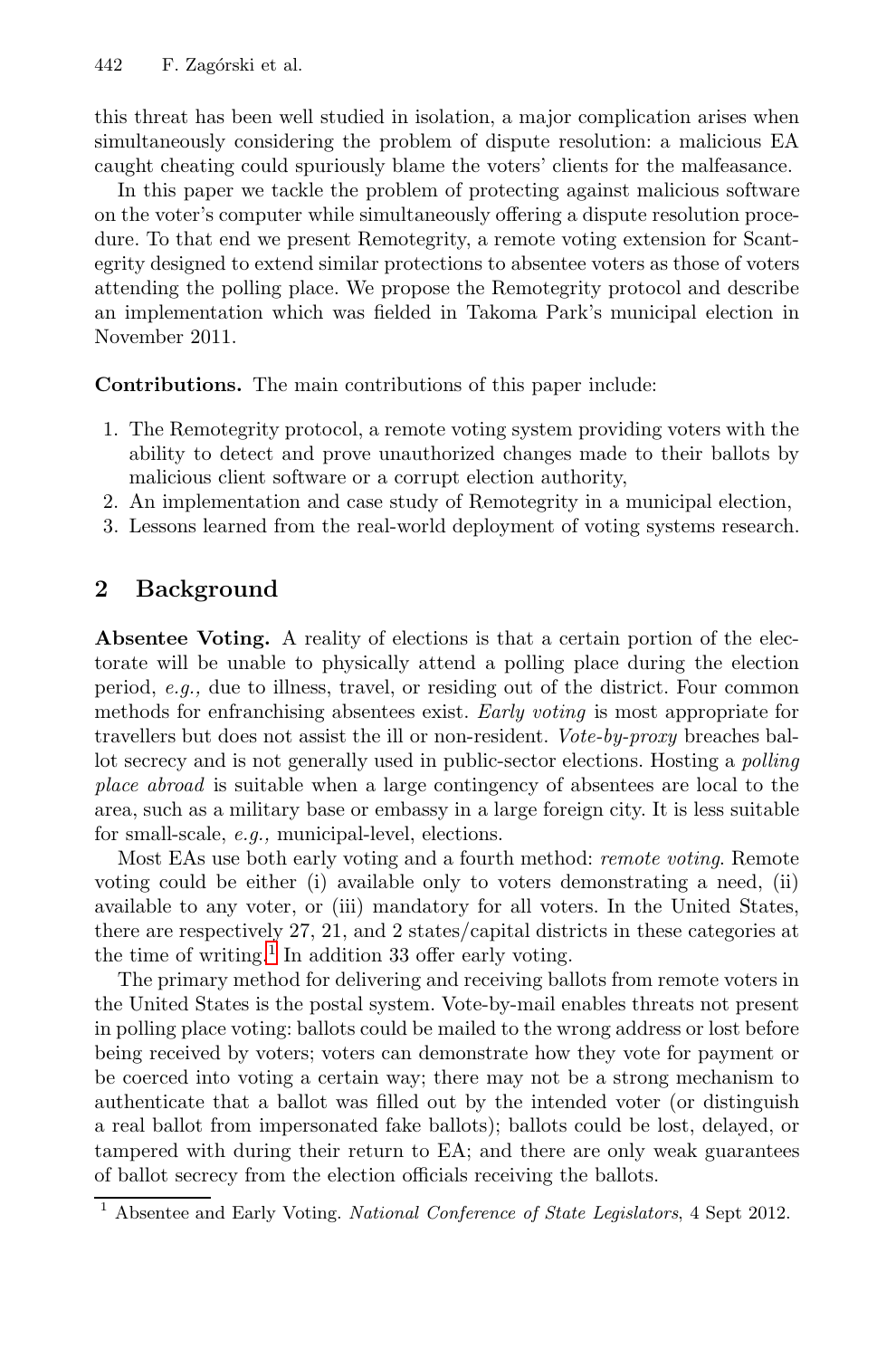**Online Voting.** Of the issues with vote-by-mail, the most significant is arguably that ballots are not always received in time—19% of mail-in ballots cast in the 2008 US election were not received in t[ime](#page-15-2) to be counted. In response, election officials are interested in enabling electronic channels, such as email, fax, or the internet for voters to receive and return ballots. In addition to subsuming most of the issues with postal ballots, online voting introduces several of its own. Malware on a voter's computer may undetectably alter the voter's choices. Email and fax do not provide secure transport for ballots, and while websites can, this requires the assumption that voters can correctly authenticate the server (*e.g.,* vot[ers](#page-2-0) do not fall prey to phishing, SSL-stripping, or man-in-themiddle attacks with illegitimately obtained certificates [10]). The EA servers may be made inaccessible through a denial-of-service attack. Most importantly, a compromise of the server could allow all cast ballots to be undetectably modified.

**Hybrid Internet/Mail Voting.** The delay introduced by the postal system can be partially addressed by utilizing an electronic channel only for ballot receipt, or ballot return. In many U.S. counties and states, blank ballots can be downloaded and submitted by mail.<sup>2</sup> Conversely, ballots are received by mail and submitted online in Remotegrity. Given that the date a voter receives a blank ballot is a soft deadline, whereas the date the EA must receive the returned ballot is a hard deadline, it is arguably preferable to use the electronic channel for ballot return. Further, this enables voters to experience the full campaign before voting, and better ad[dr](#page-15-3)esses the human tendency toward procrastination. The primary [co](#page-15-1)ncern with electronic return is security; something most com[m](#page-15-0)[e](#page-14-1)rcial systems do not fully address. Remote[gr](#page-14-2)ity is an el[ectr](#page-16-0)onic-return voting system designed to provide secure and reliable t[ra](#page-14-3)nsport, even in the presence of client-side malware, server compromise, or a corrupt EA.

<span id="page-2-0"></span>**End-to-End Verifiability.** The use of cryp[tog](#page-15-4)raphic techniques to provide a verifiable tally while [m](#page-15-5)aintaining strong voter privacy has developed substantially since first proposed by Chaum in 1981 [5]. E2E polling place systems like Prêt à Voter [9] and Scantegrity [7] have been refined and are suitable for governmental elections [4,3]. E[2E](#page-15-6) [inte](#page-15-7)[rn](#page-15-8)[et](#page-16-1) [vot](#page-15-9)[ing](#page-16-2) [sy](#page-15-10)[stem](#page-16-3)s like Helios [1] and SCV [23] have been tested in binding student and organizational elections [2]. Helios is not designed to provide strong integrity when a voter's computer is malicious, and proof-of-concept vote-stealing malware has been proposed [14].

Client-side vulnerabilities can be addressed through a technique called *codevoting*, proposed by Chaum in 2001 [6]. With code-voting, voter choices are [denoted with a set of random codes distribu](http://www.fvap.gov/resources/media/evswfactsheet.pdf)ted to the voter out-of-band. Without knowledge of the codes, malicious devices cannot sensibly modify voter choices. Many proposals have refined this approach [16,18,17,24,19,26,15,25]. While these systems protect the voter from client-side vulnerabilities, they do not protect against a malicious EA (which knows all the codes), nor do they provide dispute resolution (see below). Remotegrity extends the code voting approach to satisfy these additional security properties.

 $^{2}$  http://www.fvap.gov/resources/media/evswfactsheet.pdf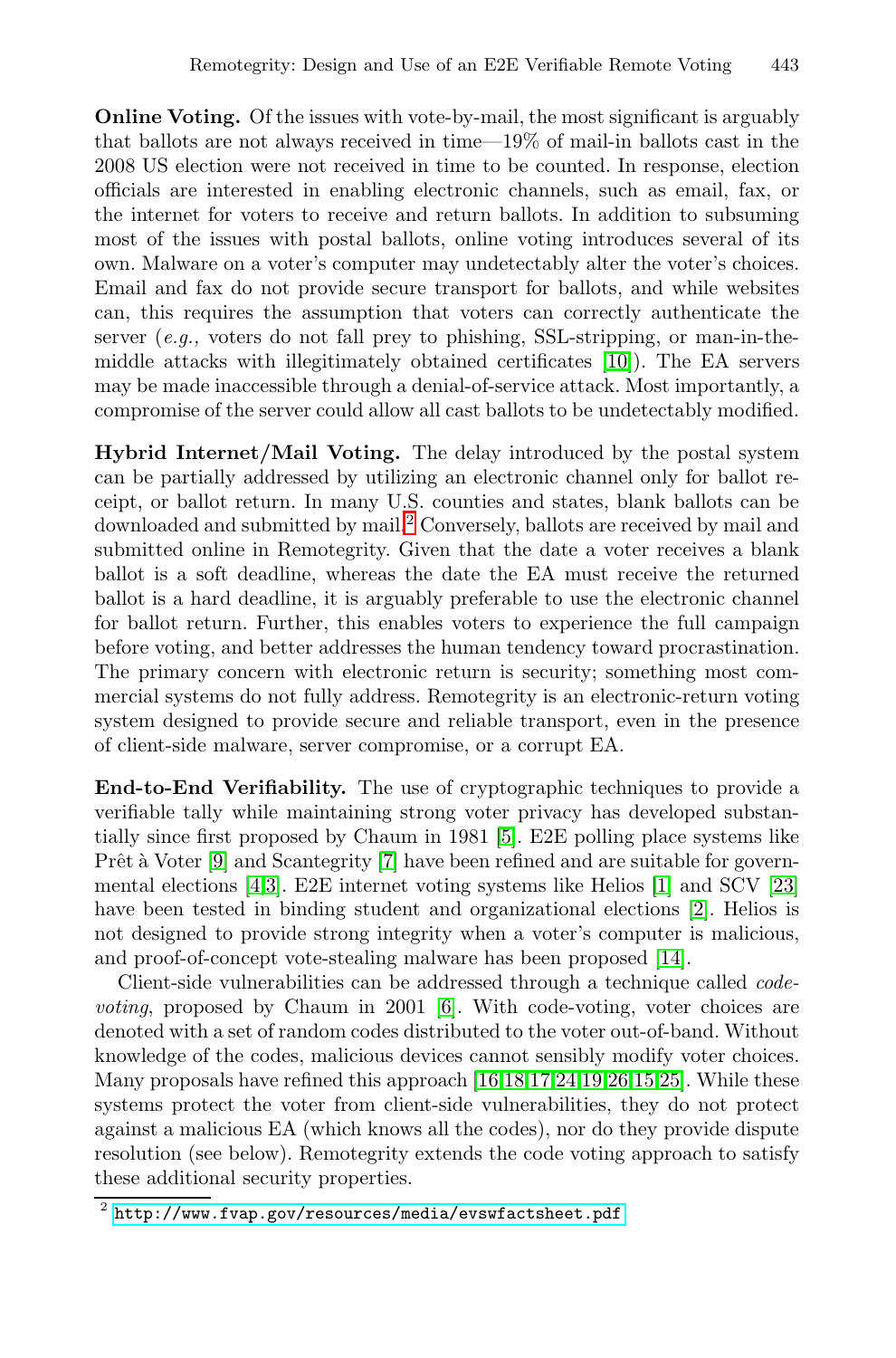The li[tera](#page-15-11)ture also addresses [th](#page-15-12)e tangential problem of coercion-resistance in the unsupervised, remote voting setting. This line of research originated with Juels *et al.* [20]. Recent improvements include more efficient tallying [27] and the use of panic passwords [12]. These systems all assume the voter votes on a trusted machine. By contrast, code voting does not address coercion. Addressing both threats simultaneously is an open problem.

**Dispute Resolution.** One less obvious property an E2E voting system should provide is *dispute-freeness* [21] (or accountability [22]). If the verification of some aspect of the election fails, implying an error or fraud, the voter should be able to demonstrate that it failed and which entity is responsible. With online voting, the EA cannot assume accountability for the state of voters' computers. If vote verification fails, the EA must ensure that it is not incorrectly blamed for compromised voter machines. Likewise, voters want assurance that a malicious EA cannot modify ballots and blame the voters' computers if the modification is detected. It is also important that voters or political parties cannot easily fabricate false evidence that an election has been compromised, casting doubt on the final tally.

# **3 Remotegrity**

**Overview.** Remotegrity is not a full voting system. Rather, it is a component that is combined with a traditional E2E paper ballot system like Scantegrity or Prêt à Voter to provide integrity to the process of ballot delivery. Even when ballots are submitted from an untrusted computer over an untrusted network to an untrusted EA, voters can have the same assurance that their vote will be counted correctly as they would if they cast their ballot in-person.

It utilizes two primary security mechanisms. The first is code voting which prevents malicious devices from sensibly modifying voter selections. However this is not sufficient as a fully corrupt EA could determine the set of codes and modify voter selections reliably. The second mechanism we use is that of providing each voter with a *lock-in* code placed under a scratch-off surface. The lock-in code is posted on the election website by the voter to indicate that his or her vote is correctly recorded. The scratch-off surface operates as a tamper-evident seal. If a malicious EA locks in a ballot entry that does not reflect the voter's selections, the scratch-off surface still covers the code providing physical evidence of EA malfeasance.

### **3.1 Cryptographic Preliminaries**

Remotegrity utilizes a distributed key generation protocol DKG to generate threshold shares of a secret seed *s* amongst a set of trustees (*e.g.,* party officials or election observers); a pseudo-random generator, PRG(*s*), to expand the seed into psuedo-randomness; and a cryptographic commitment function, Comm $(m, r)$ , that is hiding and binding for message *m* and randomness *r* (for brevity, we denote a randomized commitment to  $m$  as  $\llbracket m \rrbracket$ ).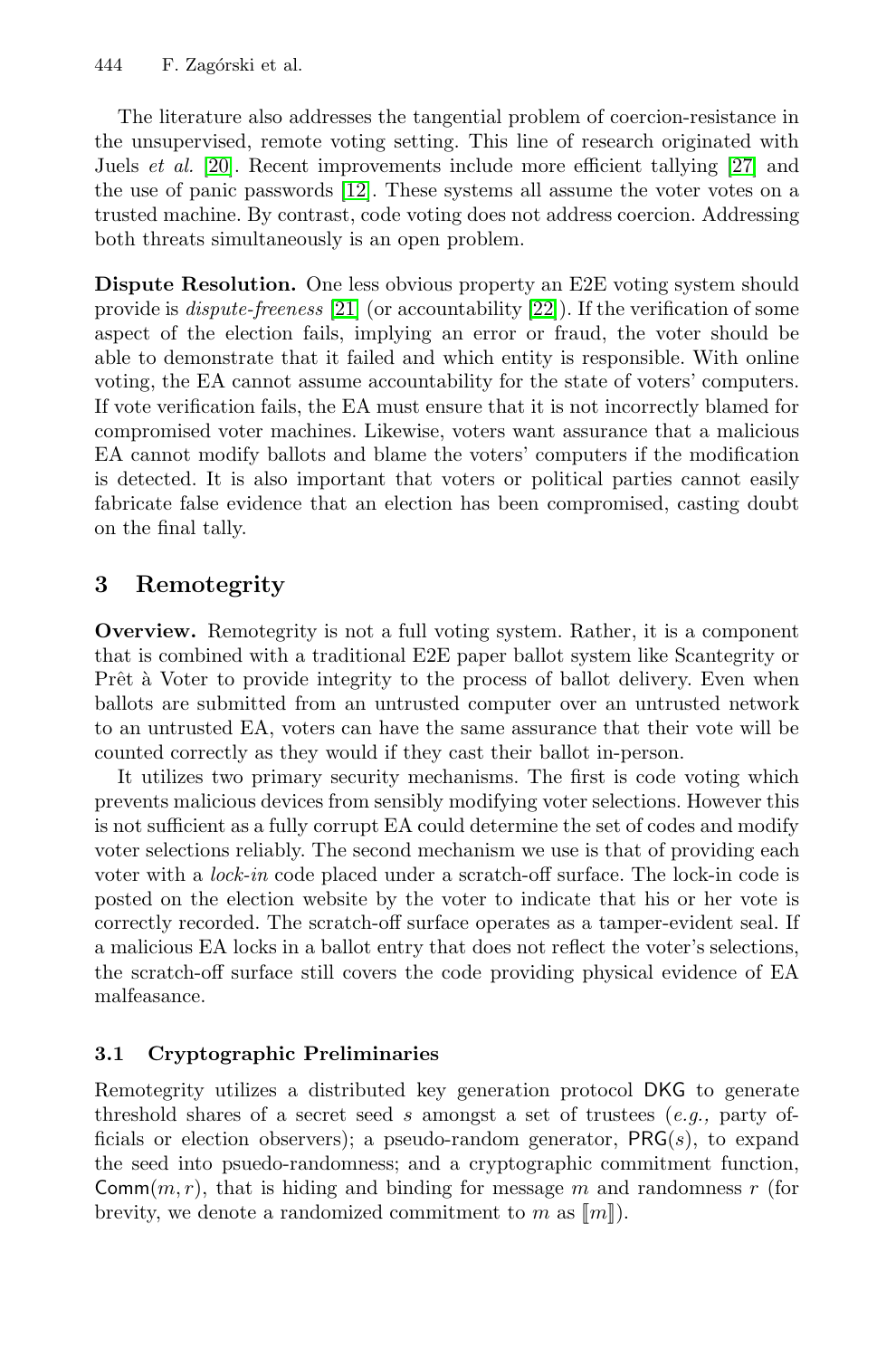

<span id="page-4-0"></span>**Fig. 1.** Remotegrity ballot package. **Left:** marked Scantegrity II ballot showing a vote for candidate 3. **Right:** Remotegrity authorization card showing the AuthSerial and AckCode as well as an AuthCode and the LockCode as scratched off by the voter during the ballot casting protocol.

As in Scantegrity, we assume trustees can use a semi-trusted 'blackbox' computation to generate election values. This computation is not assumed to be correct, but it is assumed to keep all inputs and intermediate values private. No private state is ever stored; trustees always regenerate the state from their shares. The trade-off between the practicality offered by this model and the strong cryptographic guarantees of using a multiparty computation have been discussed elsewhere [13]. Finally we assume the existence of an append-only broadcast channel, called a bulletin board (BB).

# **3.2 Protocol**

Voters receive a ballot package by mail which contains two parts, as shown in Figure 1. The first is a paper ballot, similar or identical to the ones used for polling place voting. In this section, we [wil](#page-11-0)l consider composing Remotegrity with Scantegrity II ballots. Scantegrity II ballots consist of a serial number, VoteSerial, and a set of short confirmation codes,  $\langle \textsf{VoteCode}_1, \textsf{VoteCode}_2, \ldots \rangle$ . There is one code per candidate and the codes are randomly assigned to candidates and ballots. Two voters will, with high probability, receive different codes, invariant to whether they voted for the same candidate or different candidates. The codes are printed with invisible ink and revealed when the voter marks a particular candidate with a special pen (we describe how we modified the system to avoid having to mail pens to each voter in Section 4). For simplicity, we assume a single contest ballot in our description; extension to multi-contest ballots is trivial.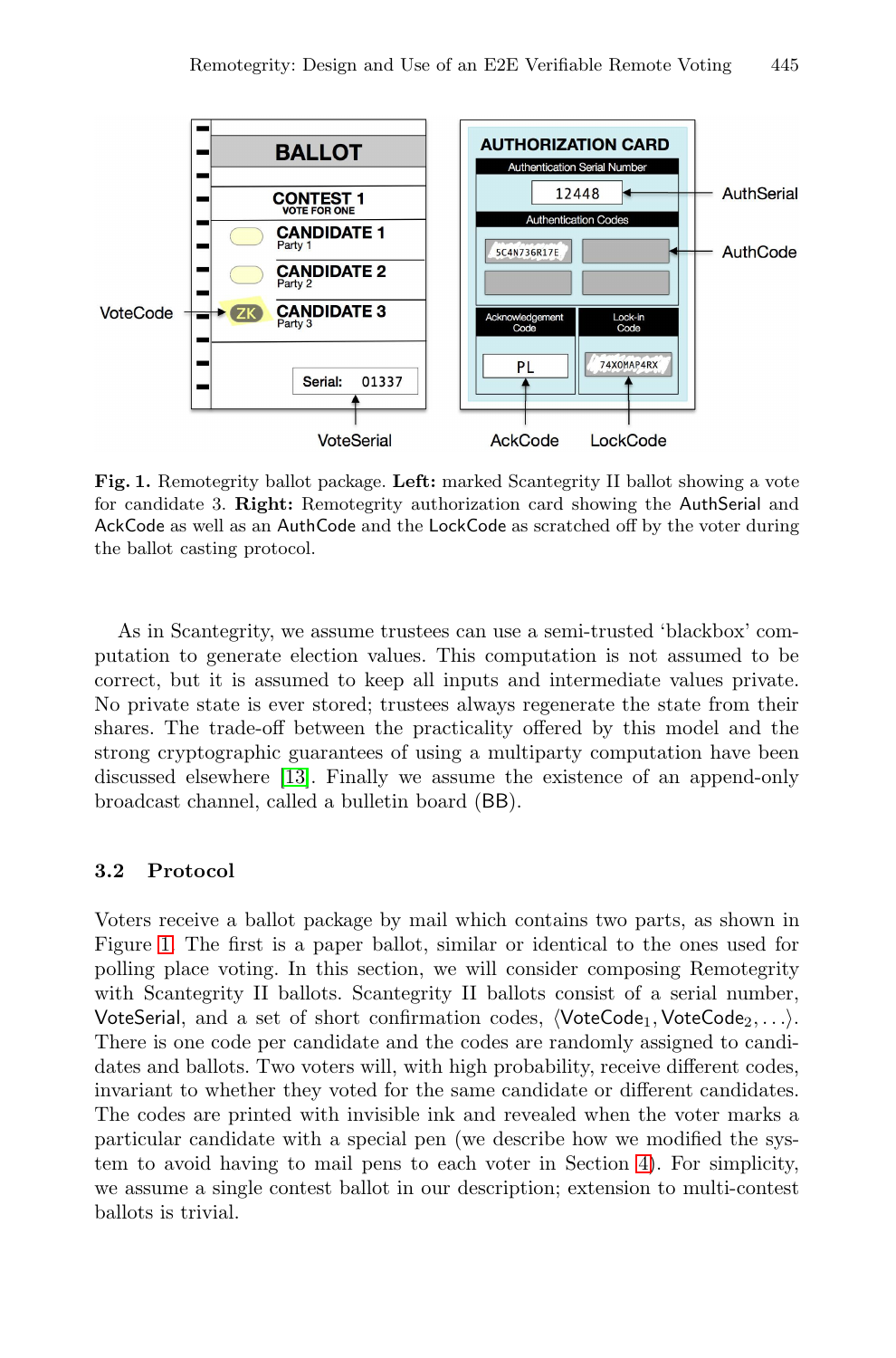### **Ballot Casting**

Each voter performs the following steps:

- 1. The voter enters the ballot and authorization card serial numbers (VoteSerial, AuthSerial) into the voting platform's user interface. The voting platform checks that neither serial number was previously posted to the BB.
- 2. Using the ballot, the voter selects the VoteCode appearing next their chosen candidate. Using the authorization card, the voter selects an AuthCode at random and to scratch-off. The voter enters the following information into the voting platform, which is posted by the platform to the BB:  $\langle \text{VoteCode}, \text{AuthorCode} \rangle$ .

Upon receiving a new BB Entry, the trustees do the following:

3. The trustees check AuthCode. If it has not been used in a previously signed BB Entry and it contains valid codes, the trustees append AckCode and sign the tuple. The BB entry now reads:

-VoteSerial*,*VoteCode*,*AuthSerial*,*AuthCode*,*AckCode*,* Sig(%),

where  $\text{Sig}(\%)$  denotes a digital signature on all preceding elements in the tuple. If it does not contain valid codes, it marks it as invalid and signs it.

Upon receiving acknowledgement from the trustees, the voter does the following:

4. The voter checks that no modifications have been made to the BB Entry. The voter verifies AckCode and the signature. If correct, the voter submits LockCode. The BB Entry is now finalized as:

-VoteSerial*,*VoteCode*,*AuthSerial*,*AuthCode*,*AckCode*,* Sig(%)*,* LockCode.

After the election closes, the trustees do the following:

5. For the tuples containing a correct LockCode, the trustees input  $\langle$ VoteSerial, VoteCode $\rangle$  to the vote tallying system  $(e.g.,$  Scantegrity's BB).

**Protocol 1.** The vote casting procedure in Remotegrity

The second part of the ballot package is the Remotegrity authorization card. The card consists of a serial number, a set of authentication codes under scratchoff (denoted with a grey box), a short acknowledgement code, and a lock-in code under scratch-off. With *e.g.,* four authentication codes, the authorization card is denoted as:

|  | $\langle$ AuthSerial, AuthCode <sub>1</sub> , AuthCode <sub>2</sub> , AuthCode <sub>3</sub> , AuthCode <sub>4</sub> , AckCode, LockCode) |  |  |  |  |  |
|--|------------------------------------------------------------------------------------------------------------------------------------------|--|--|--|--|--|
|  |                                                                                                                                          |  |  |  |  |  |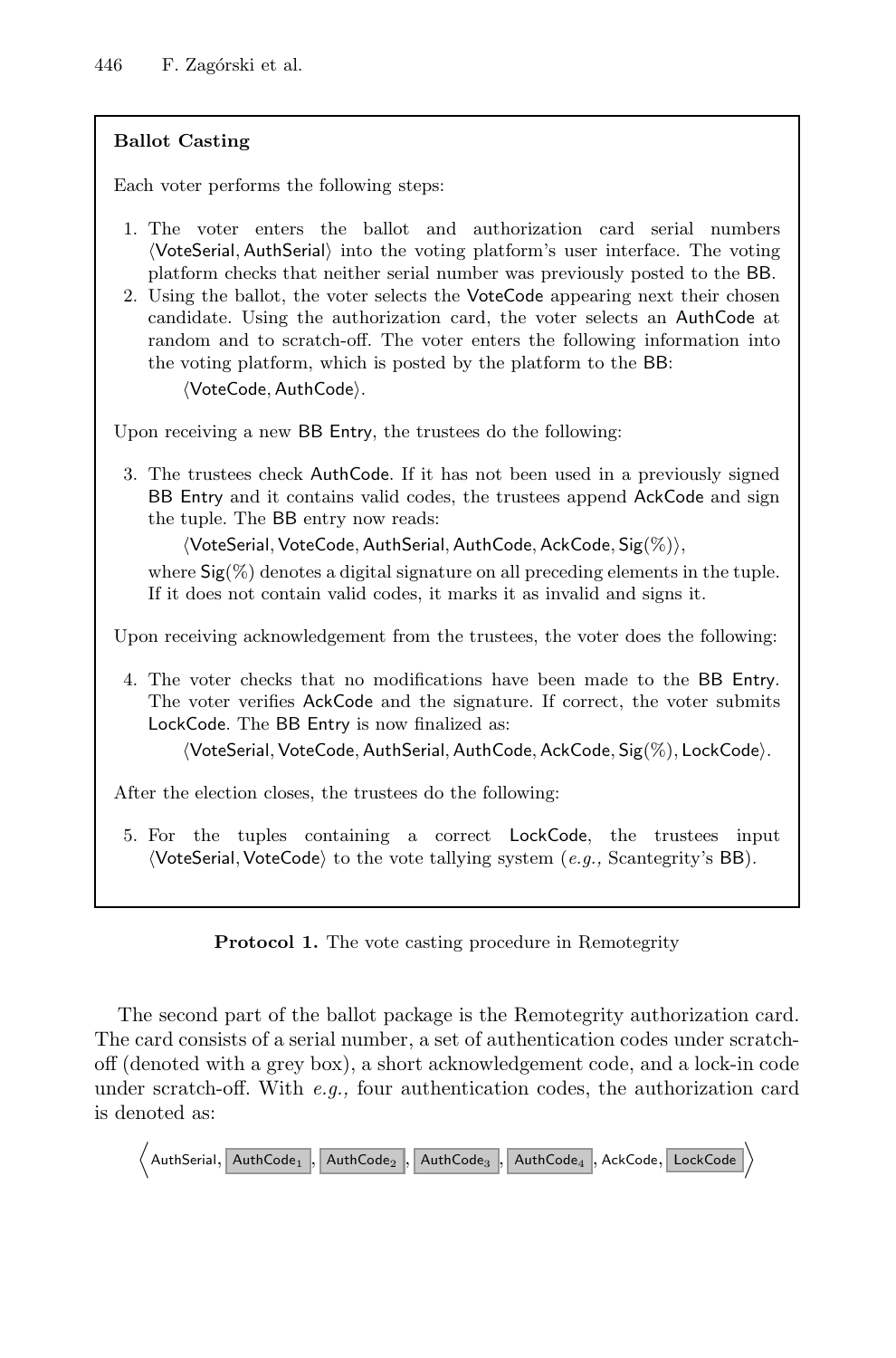#### **Election Set-up**

Prior to the election, all trustees do the following with a blackbox computation:

- 1. The trustees use DKG to derive threshold shares of a master secret.
- 2. The trustees use PRG to expand the master secret into a sufficient number of random codes for two authorization cards per voter.
- 3. For each authorization card, the trustees publish on the BB the serial number and a commitment (again using PRG for the randomness) to each code on the card:

 $\langle$ AuthSerial,  $[\![ \mathsf{AuthorCode_1} ]\!]$ ,  $[\![ \mathsf{AuthorCode_2} ]\!]$ , ...,  $[\![ \mathsf{LockCode} ]\!]$ ,  $[\![ \mathsf{LockCode} ]\!]$ 

After the pre-election commitments are published, the EA does:

- 4. The EA prints the authorization cards, potentially printing more than needed and allowing a random print audit of a fraction of the cards.
- 5. Each eligible absentee voter is assigned and mailed a Scantegrity ballot and an authorization card. The EA retains the binding between the voter ID, VoteSerial, and AuthSerial. For each ballot, it at least publishes: -VoteSerial*,*AuthSerial. The EA can also publish which voter received which VoteSerial without compromising ballot secrecy. In either case, the number of these tuples should match the number of absentee voters.

After the election closes, an authorized set of trustees open all the commitments to authorization card codes.

### **Protocol 2.** The trustee and EA procedures in Remotegrity

Serials are assigned sequentially and all codes are assigned random; the length of the codes should provide resistance from repeated guessing (while "short" codes only resist a single guess). The purpose of each code is not likely apparent from inspection but each code and scratch-off surface plays an integral part in preventing certain attacks; thus we will explain the protocol concurrently to a security analysis. The vote casting process is described in Protocol 1, and how the codes are derived by the EA is described in Protocol 2.

Remotegrity protocol serves a single function: to allow voters to verify that their Scantegrity ballot,  $\langle \textsf{VoteScen}|\textsf{VoteCode}\rangle$ , is correctly posted to Scantegrity's BB. If voters could post  $\langle \textsf{VoteSerial}, \textsf{VoteCode} \rangle$  without interference from a client-side malware or a malicious EA, Remotegrity would not be required. The codes and features of the Remotegrity authorization card and vote casting protocol can be split into two sets. The first set contains the mechanisms for addressing a malicious voting platform: a single AuthCode and AckCode. The second set contains mechanisms for detecting malicious EA actions: multiple AuthCode's, LockCode, scratch-off surfaces, and the trustees signature.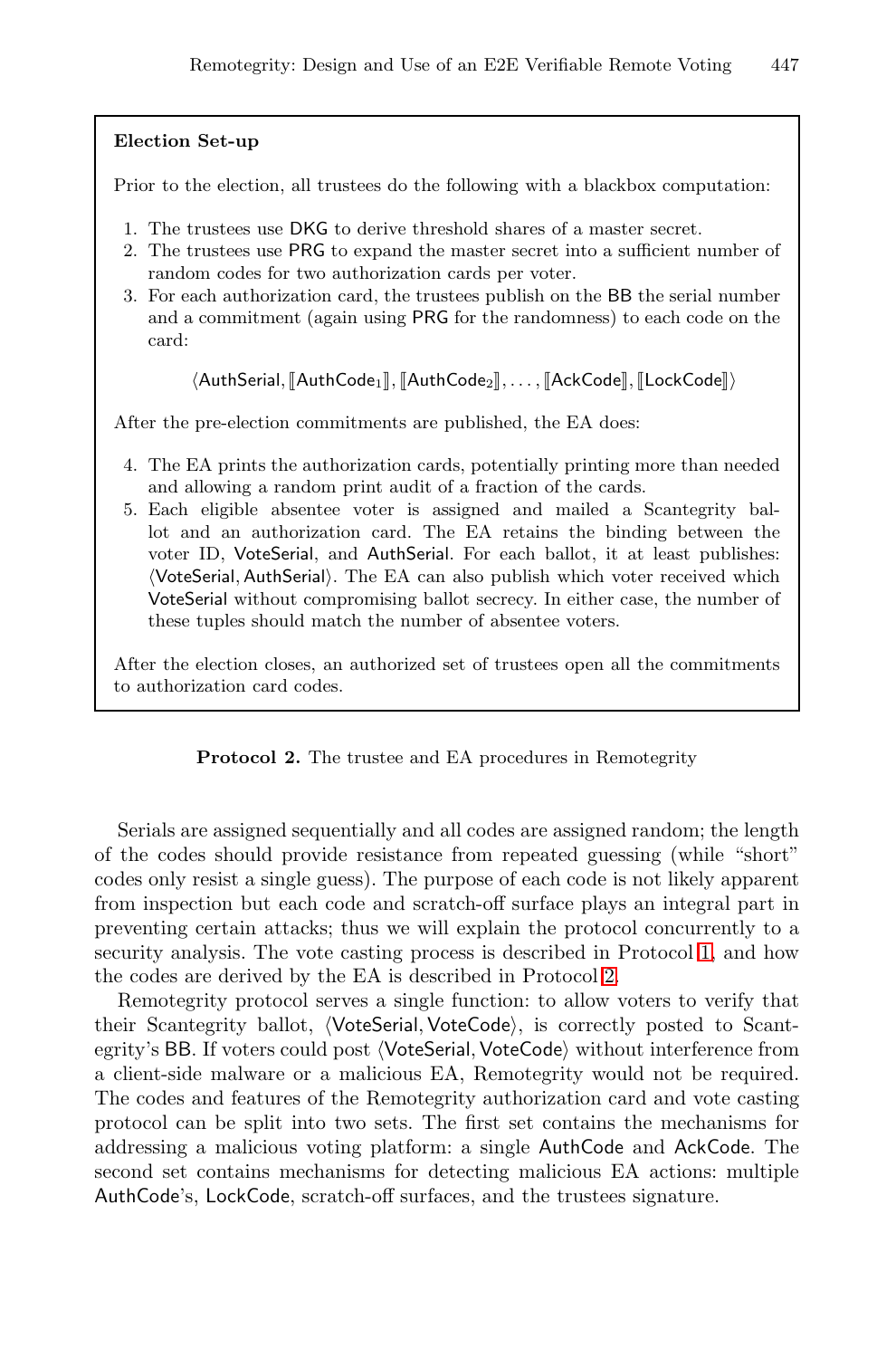**Validating Ballot Codes.** The protocol assumes that the EA can determine if a VoteCode for a given VoteSerial is valid: one of the VoteCode's appearing on the ballot. To provide certain assurances, Remotegrity uses the fact that a guessed VoteCode will, with high probability, be invalid. Scantegrity has its own dispute resolution process, which can determine precisely this. Assuming the systems are governed by the same set of trustees, they can work in an online fashion to validate the VoteCode in Remotegrity ballots as they are submitted. An alternative approach is append a short message authentication code to each VoteCode, which will be stripped off when the accepted and locked-in Remotegrity ballots are posted to Scantegrity's BB. This allows validation of the codes without requiring that all the confirmation codes be online and accessible to the trustees.

**Initial BB Check.** In the first step of Protocol 1, the voter checks if her VoteSerial has already been voted. If the VoteSerial appears but has been rejected by the EA for having an invalid AuthCode, the voter can ignore the entry and proceed to vote with an actual AuthCode. If the VoteSerial has been voted and accepted by the EA (*i.e.,* with a published AckCode and signature), it must have been posted by an insider with knowledge of the correct authorization code or the EA signed off on something invalid. In either case, the voter can demonstrate that no authorization codes have been scratched off on her card, which is publicly linked to the serial number of the ballot, and thus the EA is accountable for the wrongfully accepted ballot.

**Malicious Voting Client.** Provided the VoteSerial is not on the BB, we first consider the case where the EA is honest but the voter uses a malicious voting client. Since only the voter and the EA know the values of the codes on the ballot and authorization card, the voting client cannot cast a ballot without the voter's involvement or repeatedly guessing VoteCode and AuthCode pairs. Since VoteCode is short (*e.g.,* 2 characters), AuthCode should be of a length sufficient for protection from repeated guessing (*e.g.,* 12 characters).

When the voter enters VoteCode and AuthCode, the computer could keep AuthCode and modify VoteCode. It could further simulate the voter's view of the BB to make it appear that the BB Entry was not modified. To provide detection, the voter can rely on receiving back AckCode. Since the voting client does not know the VoteCode on the ballot corresponding to its preferred candidate, at best it can chose a VoteCode randomly. With moderately high (since the code is short) probability, the EA will reject the BB Entry and not post AckCode. The voting client will then have to guess AckCode which will also fail with moderate probability. Since receiving a wrong AckCode code suggests the computer is malicious, the client has only one chance to guess and thus AckCode can be short. Diligent voters can check the BB from a secondary device to detect modifications, even in the unlikely case that the computer issues a correct guess. If such detection occurs, the voter will not lock-in the ballot. Like AuthCode, LockCode should be of a length sufficient for protection from repeated guessing.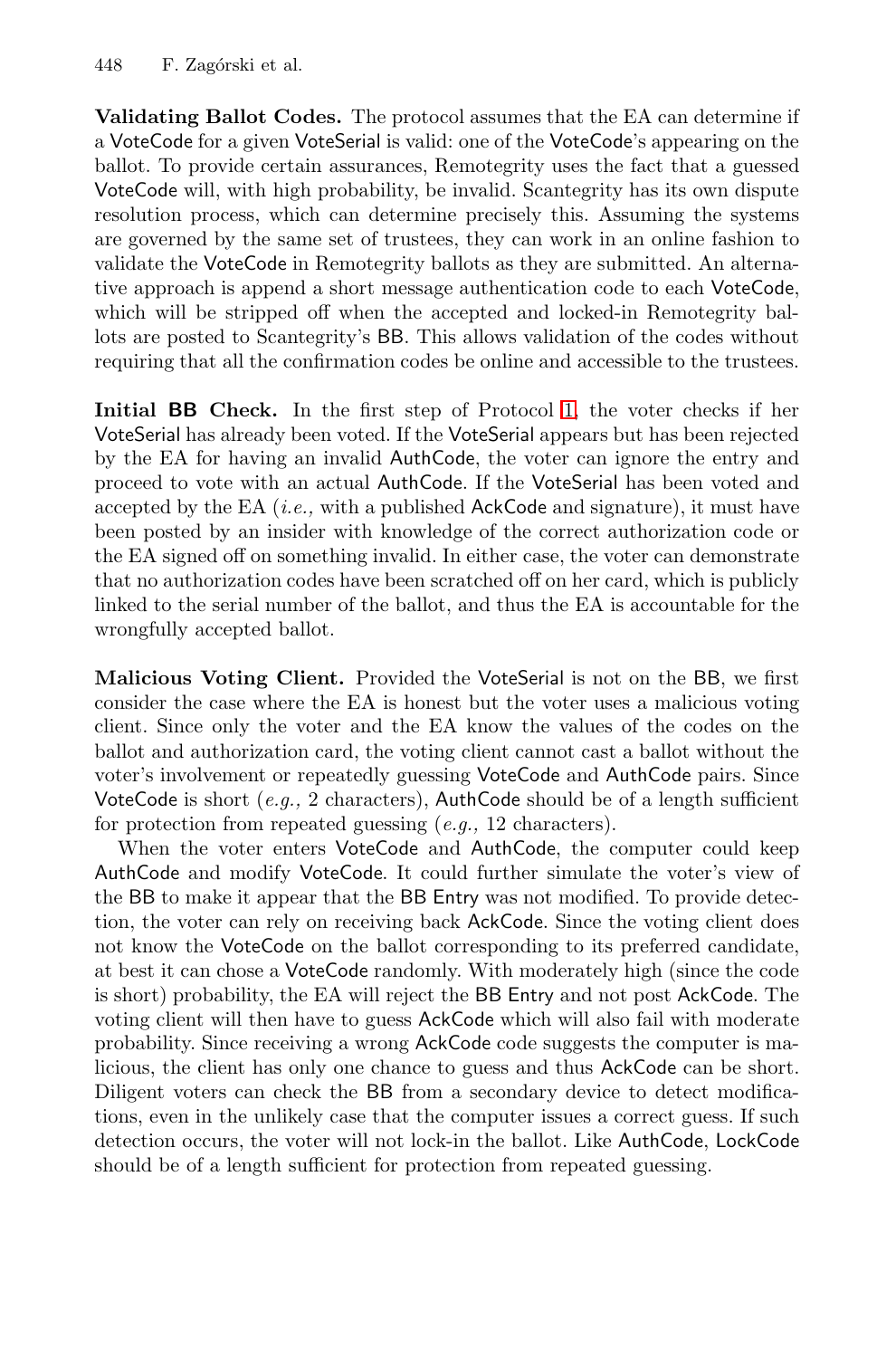**Malicious EA.** We now consider a malicious EA. First, a point of clarification: a malicious EA could be comprised of colluding trustees who reconstruct the codes, the officials who print the authorization cards, or the officials who mail them. Since the EA is ultimately accountable for all of these officials, the Remotegrity protocol protects against all of them without distinguishing which exact official is responsible.

A malicious EA knows all of the codes on the voter's authorization card, however it cannot undetectably use a code unless it is assured the voter has scratched it off. Assume an EA generated/modified BB Entry is locked-in on the BB. If the voter did not try and lock something in, LockCode is still sealed and the voter can hold the EA accountable. If the voter has scratched-off LockCode, it must be the case that the voter's correct BB Entry did appear at some point on the BB and was accepted and signed by the EA. The EA cannot apply LockCode to any BB Entry other than the one intended by the voter without signing a new BB Entry. However, signing a new BB Entry requires the entry to have an unused AuthCode. Therefore, if the EA waits for the voter to submit LockCode and immediately fabricates a new BB Entry to which it applies LockCode, it would have to use a previously unused AuthCode and a[ny u](#page-15-13)nused AuthCode would still be sealed on the voter's authentication card.

**Print Audit.** Voters can resolve disputes by demonstrating that codes are still sealed on the physical ballots and authorization cards they have received. However, if the EA is forced to correctly commit to the contents of the cards, many disputes can be resolved without the physical records. In order to check this consistency, a random selection of authorization cards should be audited using a publicly verifiable challenge to determine the selection [11]. For full voter-verifiability, voters could be mailed two authorization cards: one to use and the one to audit.

#### **3.3 Other Security Properties**

**Dispute Resolution.** We say the EA *accepts* a BB Entry if it provides an AckCode and signs the BB Entry. If the EA accepts the BB Entry as cast by the voter, we call it a *true accept*. If it accepts a BB Entry that is modified from the voter's intent, or a BB Entry it manufactured without the voter's knowledge or consent, we call it a *false-accept*. If the EA rejects a BB Entry with correct values (*e.g.,* as a denial-of-service), we call it a *false reject*. Finally, if the EA correctly rejects a BB Entry containing incorrect codes (*e.g.,* one modified by a malicious computer, as above), we call it a *true reject*.

We iterate through all the various issues with each code and how it is resolved in Table 1. The EA can always force a denial-of-service, which is unsurprising as it can accomplish this without resorting to manipulating codes. What Remotegrity does not allow is the EA to fully accept (*i.e.,* accept and lock) any ballot the voter did not cast without the voter being able to dispute it.

If the voter enters values and does not see them on the BB, he or she tries again from another computer. All true rejects occur because the EA received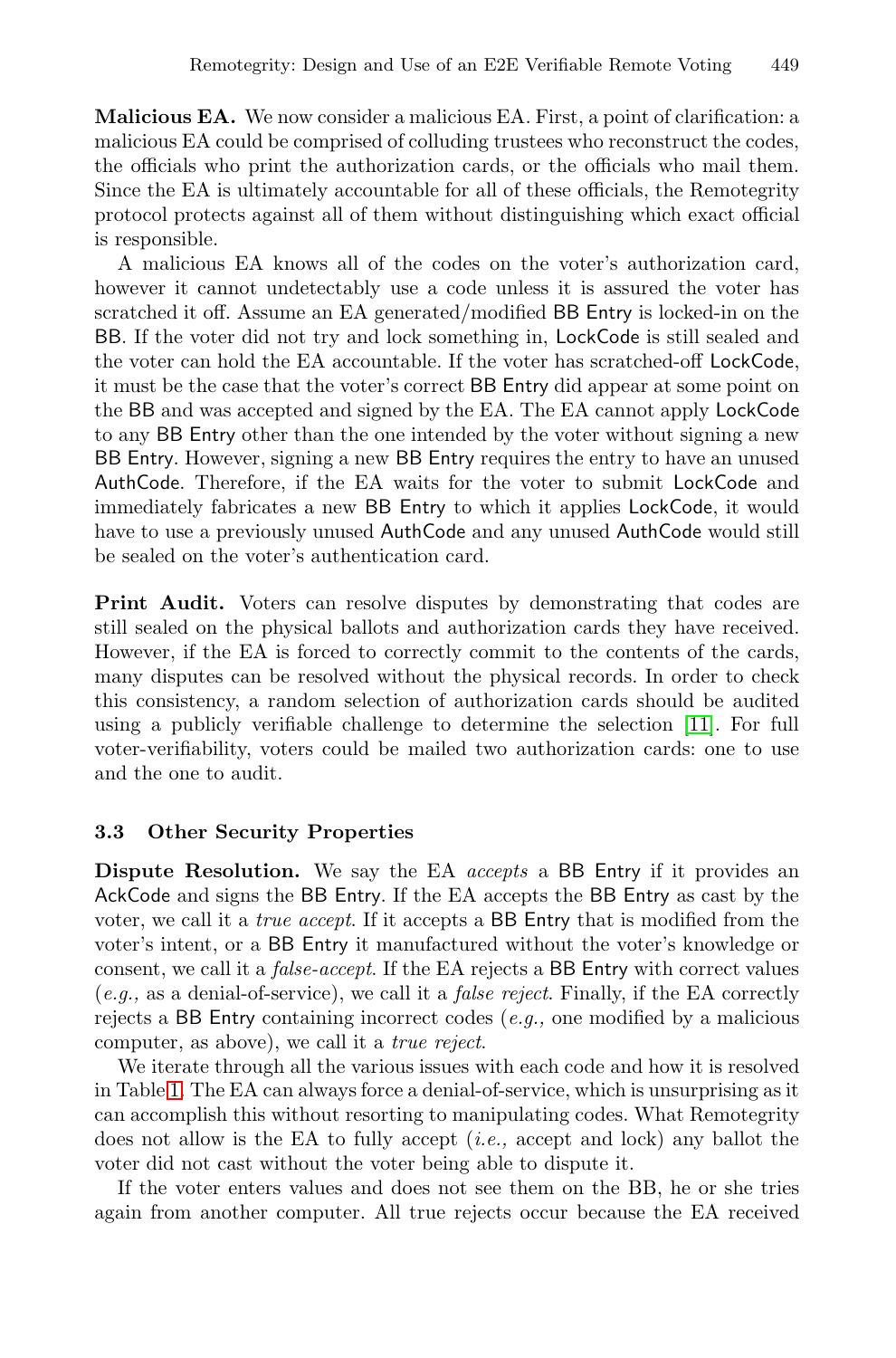| Code       | <b>Issue</b>             | Blame  | Resolution                                           |
|------------|--------------------------|--------|------------------------------------------------------|
|            | Missing                  | Device | Voter votes from a different device.                 |
| VoteSerial | False Accept $N/A$       |        | BB Entry belongs to another voter.                   |
|            | False Reject             | ΕA     | Voter retains authentication card and ballot as evi- |
|            |                          |        | dence.                                               |
|            | True Reject              | Device | Voter votes from a different device.                 |
|            | False Accept EA          |        | Voter attempts to change vote using another Auth-    |
| VoteCode   |                          |        | Code.                                                |
|            | False Reject EA          |        | Voter retains ballot as evidence.                    |
|            | True Reject Device       |        | Voter votes from a different device.                 |
|            | False Accept EA          |        | Publicly apparent since link between VoteSerial and  |
| AuthSerial |                          |        | AuthSerial is public.                                |
|            | False Reject EA          |        | Publicly apparent since link between VoteSerial and  |
|            |                          |        | AuthSerial is public.                                |
|            | True Reject Device       |        | Voter votes from a different device.                 |
|            | False Accept EA          |        | Voter retains unscratched AuthCode codes as evi-     |
| AuthCode   |                          |        | dence.                                               |
|            | False Reject EA          |        | Link between AuthCode and AuthSerial is decommit-    |
|            |                          |        | ted after election.                                  |
|            | True Reject              | Device | Voter votes from a different device.                 |
| AckCode    | Invalid                  | Device | Voter accesses ABB from a different device.          |
| $Sig(\%)$  | Invalid                  | EA     | Publicly apparent. Voter can request new signature.  |
|            | LockCode False Accept EA |        | Voter keeps unscratched LockCode as evidence.        |
|            | False Reject EA          |        | Voter retains authentication card as evidence.       |
|            | True Reject Device       |        | Voter locks-in from a different device.              |

**Table 1.** Overview of the dispute resolution process in Remotegrity

false values. This happens because of a malicious voting computer or an erring human. If a voter sees false code(s) displayed on the BB and rejected by the EA, and knows it was not erroneously entered, he or she can attempt to enter the  $code(s)$  again from another computer. If, in spite of repeated attempts, the voter always experiences a similar reject, he or she is experiencing a distributed denial of service attack from voting computers.

A false reject occurs because an EA rejects a correct code claiming that it is incorrect; that is, the voter sees the correct code on the BB but the EA rejects it. The correspondence between AuthSerial and VoteSerial is public. Additionally, commitments to valid codes—all information on an authentication card; the correspondences between VoteCode and VoteSerial (though not between VoteCode and candidates)— are opened at the end of the election. Because the EA knows the correct correspondences, the EA is shown to be cheating. A voter may also experience a reject because of a previous use (not by the voter) of AuthSerial, VoteSerial, AuthCode, or LockCode or all—this would correspond to a previous false accept by the EA.

All false accepts are accepts of either (a) invalid codes or (b) valid codes (in either case, the accept is false because the code was not entered by the voter, but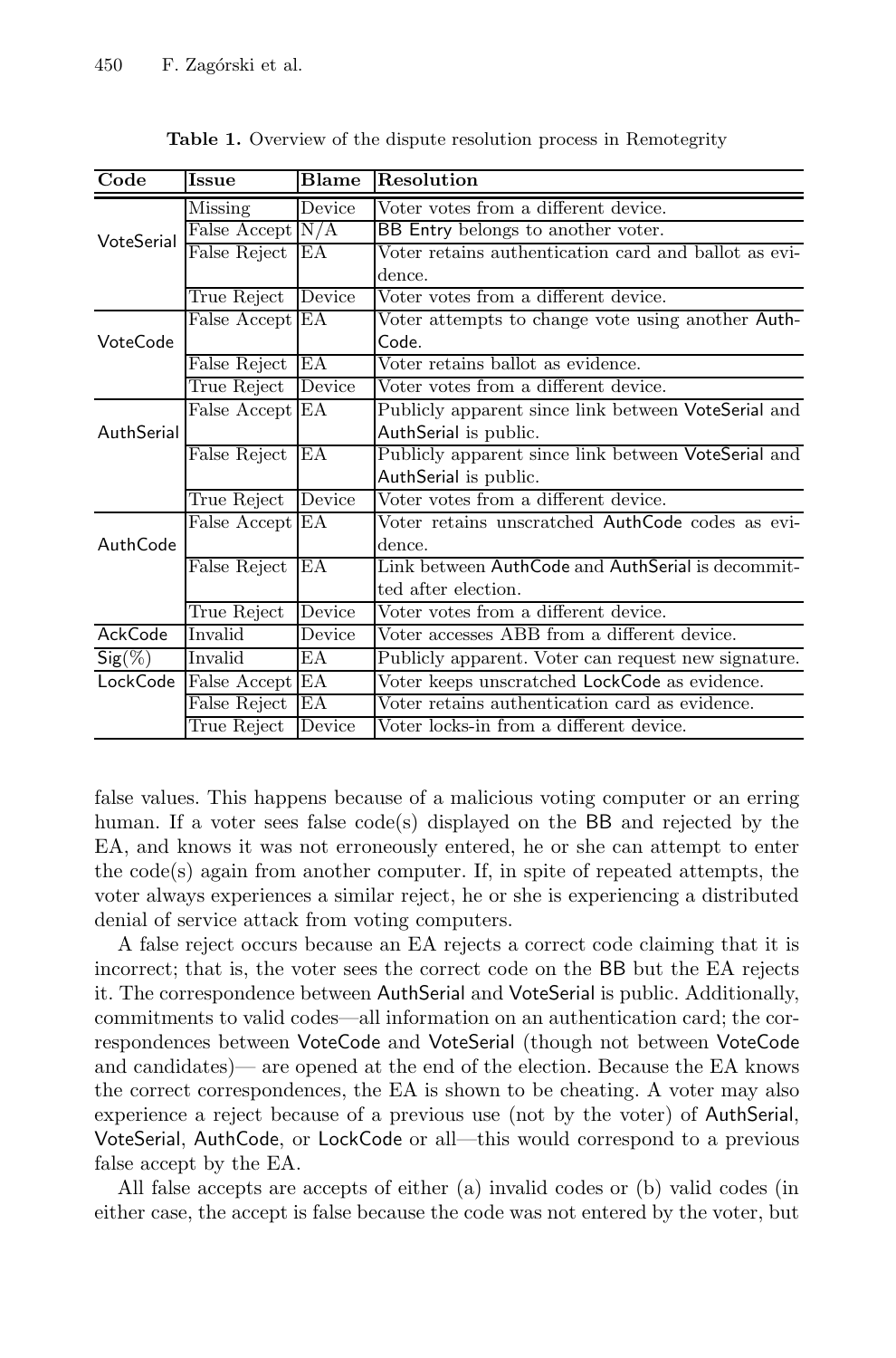can be seen on the BB). Case (a) is immediately apparent when the commitments for valid codes are opened, in a case converse to that described in false-rejects above. Because the EA knows an invalid code, its acceptance indicates a cheating EA and this is proven when the commitments are opened. For Case (b), if the false acceptance is of the VoteCode, the voter can try to re-enter the VoteCode from another computer. Because it is a short code, the computer might have guessed it correctly and used the correct VoteSerial, AuthSerial and AuthCode entered by the voter. For all other false-accepts—false accepts of LockCode or AuthCode—as well as repeated false accepts of the VoteCode, the voter should retain the unscratched-off authorization card and ballot to prove that the EA is cheating. (Here it is possible that a network of colluding dishonest voting computers would have guessed a VoteCode correctly and would repeatedly thwart the voter's attempt to change an incorrect VoteCode, but the probability is considered negligible). Note that incorrect correspondences between VoteSerial and AuthSerial are easily detected as being Case (a).

If the voter does not receive the correct AckCode, he or she attempts to vote again from another computer. Repeated failure implies an EA attempting a denial-of-service, assuming that the voter has access to at least one honest computer. This is proven when all the commitments are opened. If the voter receives an invalid signature, the entry is checked from a different computer. An invalid signature is apparent to anyone examining the BB.

**Ballot Secrecy.** No part of Remotegrity is dependent on the voter's selection. Secrecy of the voter's selection is fully subsumed by the Scantegrity system (or whatever E2E voting system Remotegrity is composed with). In particular, Scantegrity assumes that the printer can be trusted with knowledge of confirmation numbers, and that confirmation numbers printed in invisible ink are not visible unless exposed.

**Physical Attacks on Scratch-Off Surfaces.** Remotegrity does assume the integrity of scratch-off surfaces. If voters can retrieve codes without scratchingoff the surface or can reapply an indistinguishable surface, they could falsely incriminate an entity for election tampering. The use of invisible ink and scratchoff is interchangeable. We present the ballots with invisible ink as per the original Scantegrity proposal, but use scratch-offs with Remotegrity as that is what was used in the election. Other physical technologies for providing tamper-resistant sealing of printed codes may be used with Remotegrity.

### **3.4 Optimizations**

We avoid doubling-up the functionality of any of the codes to provide the clearest mapping between each code and the security functionality it serves. However to reduce the number of codes a voter must enter, codes can be combined. The serial numbers of the ballot and authorization card can be harmonized to the same value. If VoteCode and AuthCode are unique across all ballots/cards, serial numbers can be eliminated entirely. Finally, a unique AuthCode-length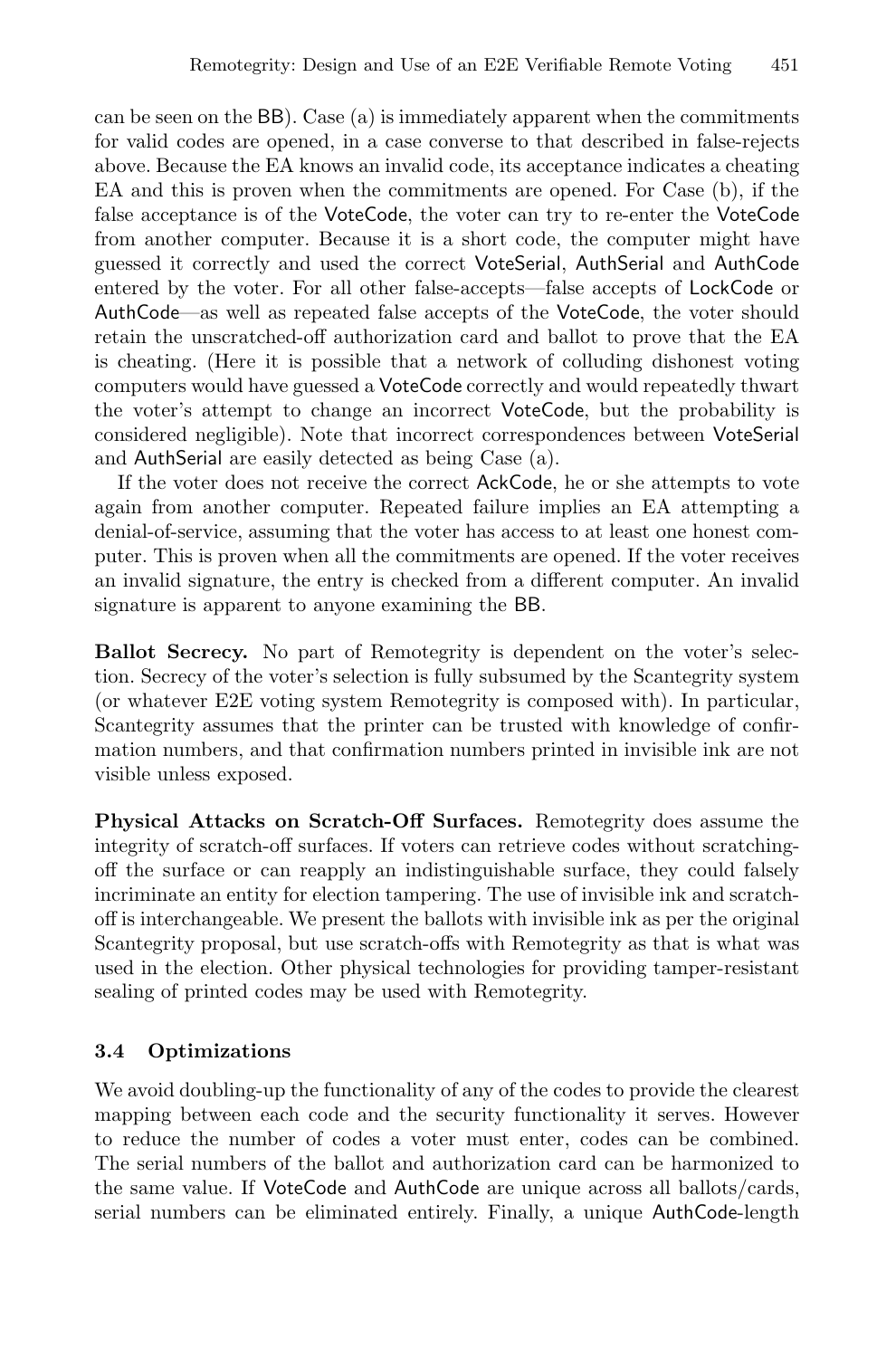<span id="page-11-0"></span>code could be assigned to each candidate, eliminating the need for VoteCode at all. Note that this results in a fully-modified ballot style. Remotegrity is designed to interface with an existing type of ballot style, so that vote tallying can be conducted across all ballots: in-person and absentee together.

### **4 Deployment**

Takoma Park is a municipality, sharing a city line with Washington D.C., with about 17,000 residents and 11,000 registered voters. The choice of voting system is formally made by the City Council, on recommendation by a Board of Elections (BOE) with 7 members. Ballots for municipal elections are provided in English and Spanish. Any voter can request to vote with an absentee ballot.

#### **4.1 Preparations**

We began discussion with the BOE in the early part of 2011 toward using Remotegrity in the November 2011 election. We attended their monthly board meetings and made many changes to the protocol based on their feedback.

**System Test.** The proposed system was tested on June 8, 2011 in the Takoma Park Community Center. The City announced the test in the city newspaper and in the senior newsletter. The test was open to anyone, and not restricted to Takoma Park voters or residents. We provided voters with a survey to fill out after they had tried the voting system. About 20 individuals participated in the test—including some BOE members—and about 17 responded to the survey on Remotegrity. From our perspective, the purpose of the test was to receive feedback on usability. It also served as an opportunity to educate potential voters on the system; as a result, we interacted significantly with voters using the system. We did not use the results as an indi[catio](#page-16-4)n of usability, due to the test's informality and small sample size, but the subjective feedback was very useful in making changes to the user interface and instructions. As one example, we modified the system so that voters did not need to enter both AuthSerial and VoteSerial; just AuthSerial.

The test was reported in the media and we presented the results to the BOE in the June meeting. The BOE outlined a number of concerns, centred around usability and security (because of the protocol's use of the internet, and the problems Washington DC had had with an internet voting trial [28]). In the July meeting, the Board members communicated to us that they had confidence in the technology, but they were concerned about the procedures, which appeared *ad hoc*, about potential security mishaps, and that the system had not been peerreviewed. In this meeting, they communicated that they were leaning towards not using Remotegrity, but would go ahead with a mail-in Scantegrity ballot.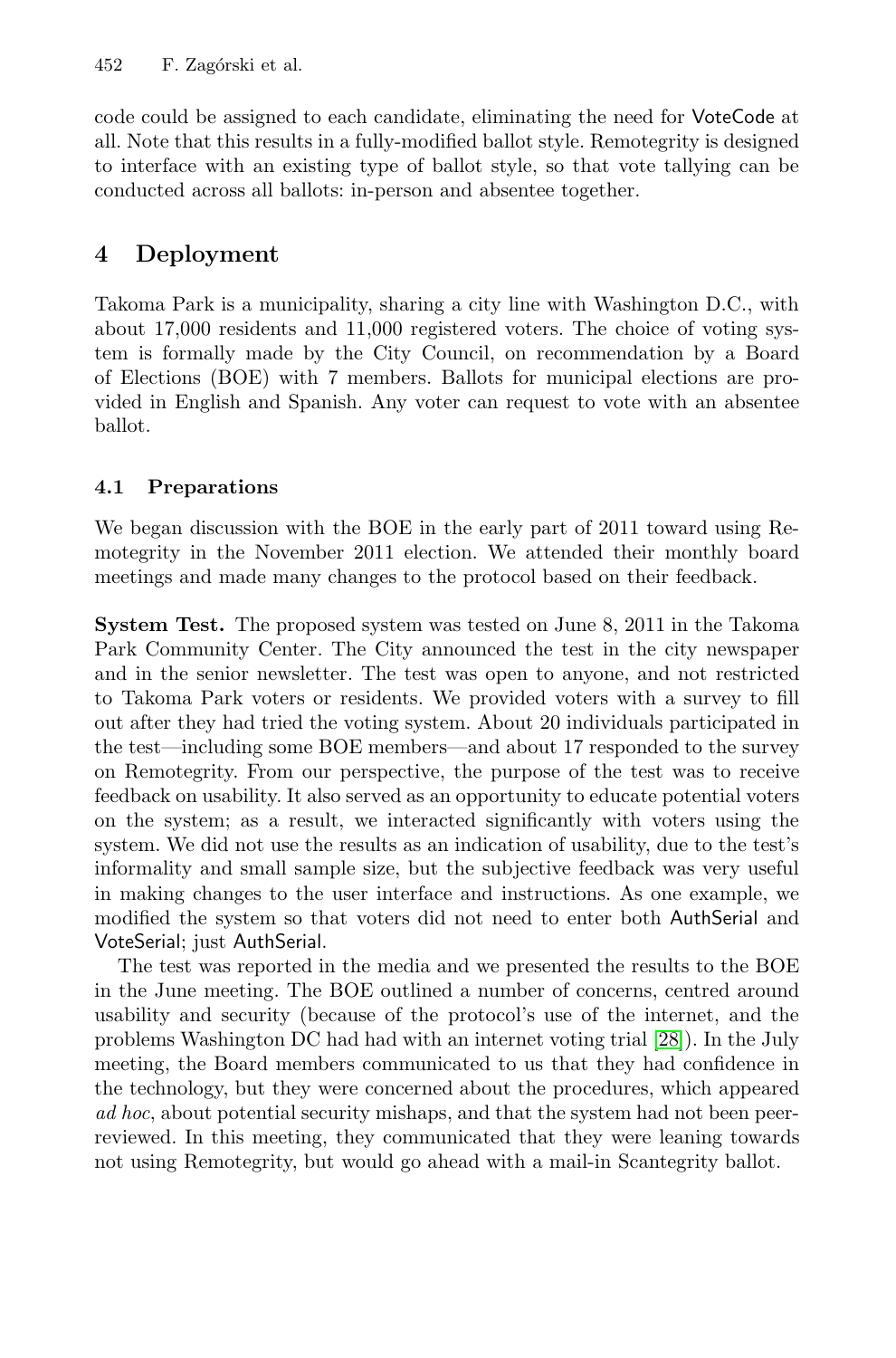**System Adaptations.** In the August Board meeting, we proposed (to which th[ey ag](#page-4-0)reed) that the city provide voters with the option to use Remotegrity in addition to mailing back marked ballots. Only marked ballots would be counted, but voters using Remotegrity could test/"audit" the system, and, if they chose to lock-in their vote, could communicate that the system was accurately recording their vote. Instruc[tio](#page-15-14)ns for "voting" and "auditing" would be sent in separate envelopes in the same package, with appropriate marking, so as not to overwhelm voters not interested in the audit.

Thus the system we finally used had some major differences with the protocol described in Section 3.2. Voters were not required to lock-in (this means that, in practice, an EA changing the vote using another AuthCode belonging to the voter could not be distinguished from the voter by a third party). Second, the Remotegrity system included ballots with visible codes (these ballots correspond to the original version of Scantegrity [8]). This avoids the requirement of mailing invisible ink development pens, however dispute resolution in the specific case of a wrong VoteCode is not possible. Third, voters needed to submit marked paper ballots by mail for votes to be counted; this eliminated any dependence on the internet, but made it possible for the EA to ignore a mailed-in ballot. However, the Scantegrity codes of the votes were posted on the election website and voters could check if their votes made it in the count.

### **4.2 Implementation and Server Infrastructure**

**Backend.** The backend of the Remotegrity system contains a module, written in Java, that has similar functionality to the Scantegrity backend. Before the election, it is responsible for generating the Remotegrity data, commitments, and PDFs for printing the authorization cards. After the election, it is used to open the commitments.

<span id="page-12-0"></span>**Printing the Cards.** The BOE anticipated that about 120 absentee voters would register. Because of the small-scale, around 200 authorization cards were printed by the Remotegrity team on a regular inkjet printe[r](#page-12-0) on card stock, and scratch-off stickers were applied manually. The back of each card had a printed overlay of "noise" to obfuscate the possibility of the reading of codes through the scratch-off surface using a very bright source of light.

**[Web-interface.](http://takoma.remotegrity.org)** The web interface was implemented with PHP and the Smarty template engine. During the election, the system was hosted in Amazon Elastic Cloud (EC2). It consisted of a load balancer that served the page over  $\text{HTTPS}^3$ , two instances of Apache servers (monitored in realtime, with auto-scale option), and one instance of an Amazon RDS (MySQL). Each server instance was only granted the right to INSERT data into the database. If needed, additional webservers could be started from the same image.

<sup>3</sup> http://takoma.remotegrity.org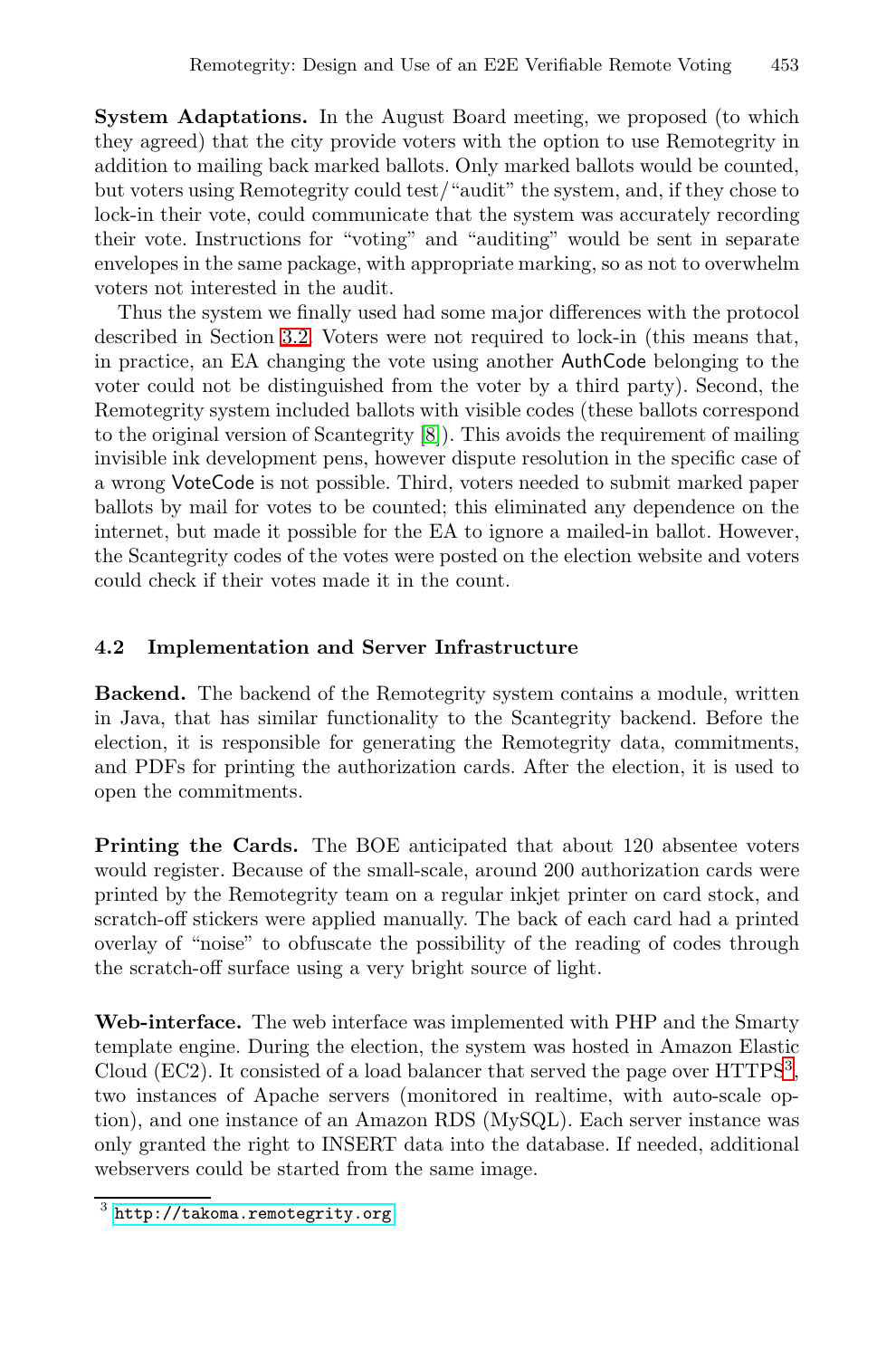**Bulletin Board.** Another EC2 instance ran a signing daemon written in Java. As data received from voters was inserted into the table by the webservers, the daemon would fetch and digitally sign it in realtime, inserting the signed data to a different table. This happened independently of the EA deciding to accept a ballot. Auditors had direct access to the second table.

An offline signing server (OSS) checked the validity of the submitted codes and was granted access to the AckCode codes corresponding to each possible AuthCode code. If the ballot submission was well-formed, it would sign it. As input, the OSS took an XML file containing data signed by the signing daemon, and output in XML an AckCode and signature on the entries it accepted. Both input and output files were transported to/from the OSS on a flash drive manually every 4 hours.

**Testing.** Both, the web interface and the backend of the system that was used during the pilot were tested by two independent researchers: Marco Ramilli and Marco Prandini. They found several security issues related to the web-interface, *e.g.,* visible system path and session control issues. These issues were fixed.

# **4.3 The Election**

Voters were required to return their absentee ballots by mail, which still provides voters with the ability to verify correct receipt of their ballot (but limits their ability to respond and correct the ballot if it is not correct). In addition, they could opt-in to submitting their ballots electronically.

**Procedure.** Takoma Park election officials mailed two types of paper cards a Scantegrity ballot and a Remotegrity authorization card—to each voter. Both cards were sent to the voter by regular mail in a single package. The ballots and authorization cards were paired at random and commitments to -VoteCode*,* AuthCode were published. The EA assigned at random a package to a voter. They put the package into an outer envelope, stuck the voter's address on this envelope and wrote down the serial number of the authorization card next to a voter's name on a roster (this could help to remove a vote from the tally if it was intercepted by an unauthorized person and detected by a voter). Unused packages were later audited.

**Result.** The Remotegrity BB contains 123 entries which correspond to 119 voters. Only 5 ballots were submitted online, and two of these were not counted as the corresponding paper ballots were not mailed in. While the number of voters who used the online system was small, full preparation and a complete implementation were required to deploy the system.

**Post-election.** Remotegrity ballots were included in the same tally as Scantegrity ballots that were cast during election day. Both aspects of the election were audited by independent voting system experts selected by Takoma Park (on recommendation of the Remotegrity/Scantegrity teams). Neal McBurnett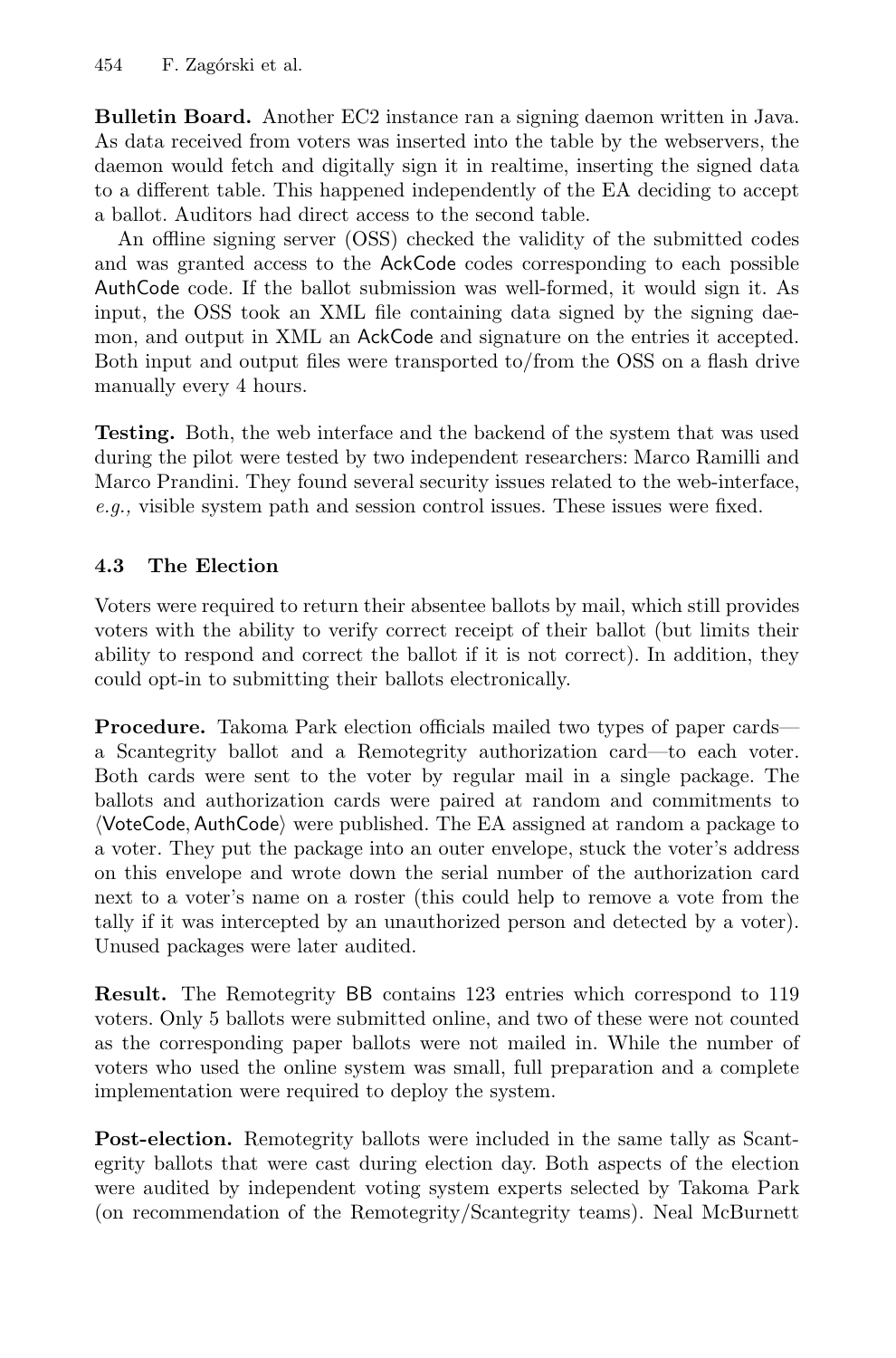and Roberto Araujo conducted the audit, which included verifying the Remotegrity commitments during the pre- and post-election audit procedures. Neal McBurnett additionally audited all the unsent absentee packages.

### **5 Lessons Learned and Concluding Remarks**

The design of secure internet voting systems is non-trivial. One of the most important lessons learned concerns the importance of a good working relationship between the system designers and the election officials. We benefitted from Takoma Park's feedback on the user interface. We believe that they, in turn, came to appreciate some of the more subtle security properties we were attempting to provide, and that their involvement helped to promote an increased sense of pride and ownership of the outcome. The other important lesson pertains to adapting voting research systems for real-world use. For example, most E2E schemes presuppose the existence of a public append-only bulletin board. Implementing this, however, proved to be a major technical challenge, which invariably leads to a relaxation of security properties. Designers of such systems must be able to adapt accordingly.

In future work, while considering scalability of the system for larger elections, we do not foresee problems and observe that it is as scalable as vote-by-mail. Also interesting from the perspective of future work is the problem of rigorous definitions and property proofs for the protocol, in a model that takes into account the properties of paper and scratch-off surfaces. Another important open problem is that of a coercion-resistant version of Remotegrity.

Finally, it was exciting to work with an election jurisdiction that sees merit in cryptographic election verification. But this was not just a case of early adoption—Takoma Park had run an E2E election before, and for the first time, we caught an exciting glimpse into the future of electronic voting in which E2E verification is the new normal.

<span id="page-14-3"></span><span id="page-14-2"></span><span id="page-14-0"></span>**Acknowledgements.** The authors acknowledge the contributions of the voters of Takoma Park, the City Clerk, the Assistant City Clerk, and all Board of Elections members. We would like to thank Ron Rivest for his valuable remarks. The authors thank Zbigniew Golebiewski for implementing OSS and moving data between online and offline instances, sometimes in the middle of the night.

### <span id="page-14-1"></span>**References**

- 1. Adida, B.: Helios: web-based open-audit voting. In: USENIX Security (2008)
- 2. Adida, B., de Marneffe, O., Pereira, O., Quisquater, J.J.: Electing a university president using open-audit voting: Analysis of real-world use of Helios. In: EVT/WOTE (2009)
- 3. Burton, C., Culnane, C., Heather, J., Peacock, T., Ryan, P.Y.A., Schneider, S., Srinivasan, S., Teague, V., Wen, R., Xia, Z.: Using Pret a Voter in Victoria State elections. In: EVT/WOTE (2012)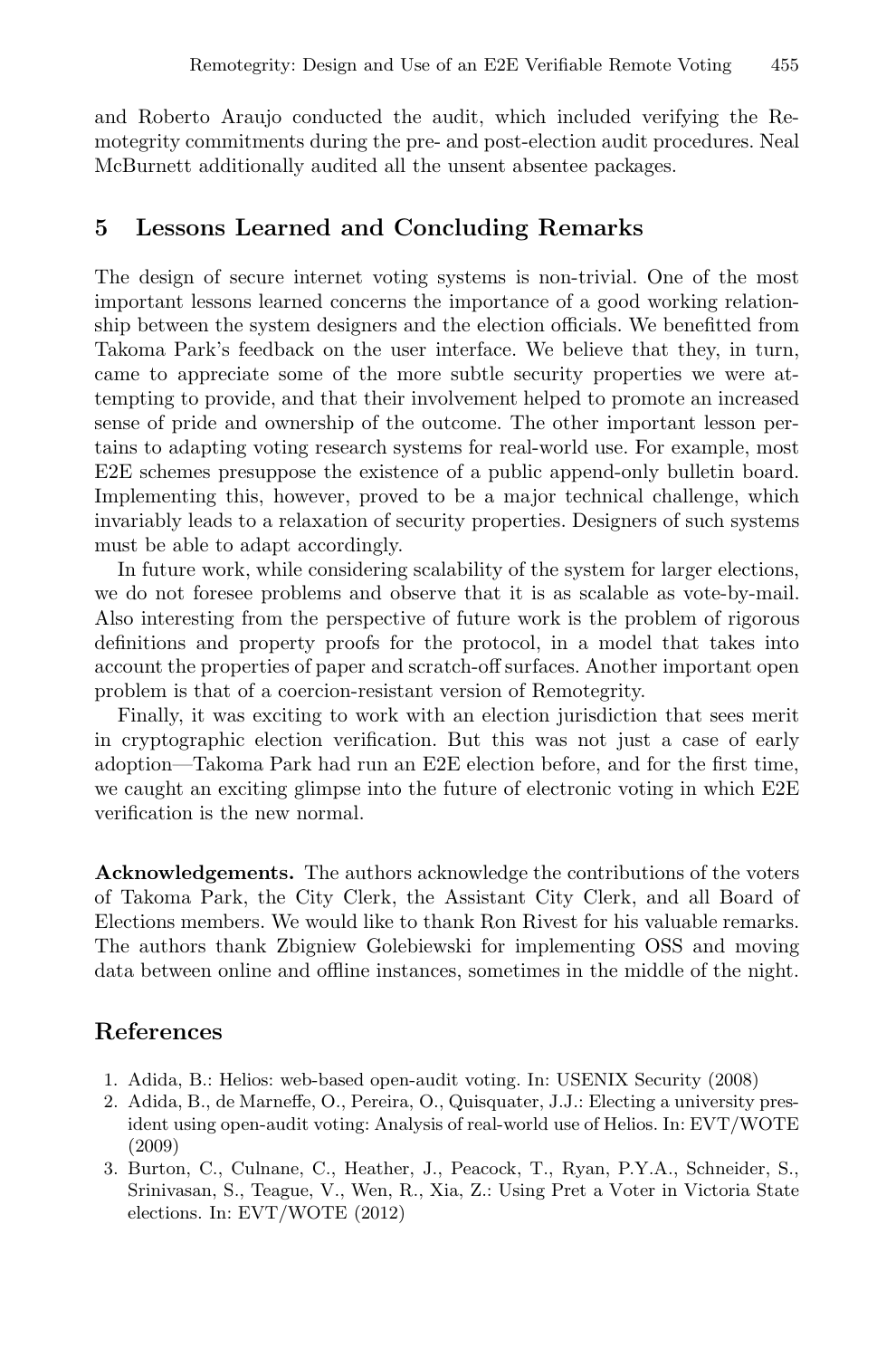- <span id="page-15-14"></span><span id="page-15-5"></span><span id="page-15-3"></span><span id="page-15-1"></span><span id="page-15-0"></span>4. Carback, R.T., Chaum, D., Clark, J., Conway, J., Essex, A., Hernson, P.S., Mayberry, T., Popoveniuc, S., Rivest, R.L., Shen, E., Sherman, A.T., Vora, P.L.: Scantegrity II election at Takoma Park. In: USENIX Security (2010)
- 5. Chaum, D.: Untraceable electronic mail, return addresses, and digital pseudonyms. Communications of the ACM 24(2), 84–90 (1981)
- 6. Chaum, D.: Surevote: Technical overview. In: WOTE (2001)
- <span id="page-15-2"></span>7. Chaum, D., Carback, R., Clark, J., Essex, A., Popoveniuc, S., Rivest, R.L., Ryan, P.Y.A., Shen, E., Sherman, A.T.: Scantegrity II: end-to-end verifiability for optical scan election systems using invisible ink confirmation codes. In: EVT (2008)
- <span id="page-15-13"></span>8. Chaum, D., Essex, A., Carback, R., Clark, J., Popoveniuc, S., Sherman, A.T., Vora, P.: Scantegrity: End-to-end voter verifiable optical-scan voting. IEEE Security and Privacy 6(3), 40–46 (2008)
- 9. Chaum, D., Ryan, P.Y.A., Schneider, S.: A practical voter-verifiable election scheme. In: di Vimercati, S.d.C., Syverson, P.F., Gollmann, D. (eds.) ESORICS 2005. LNCS, vol. 3679, pp. 118–139. Springer, Heidelberg (2005)
- 10. Clark, J., van Oorschot, P.: SSL and HTTPS: Revisiting past challenges and evaluating certificate trust model enhancements. In: IEEE Symp. Security & Privacy (2013)
- <span id="page-15-10"></span><span id="page-15-4"></span>11. Clark, J., Hengartner, U.: On the use of financial data as a random beacon. In: EVT/WOTE (2010)
- 12. Clark, J., Hengartner, U.: Selections: Internet voting with over-the-shoulder coercion-resistance. In: Danezis, G. (ed.) FC 2011. LNCS, vol. 7035, pp. 47–61. Springer, Heidelberg (2012)
- <span id="page-15-6"></span>13. Essex, A., Clark, J., Hengartner, U., Adams, C.: Eperio: Mitigating technical complexity in cryptographic election verification. In: EVT/WOTE (2010)
- <span id="page-15-8"></span>14. Estehghari, S., Desmedt, Y.: Exploiting the client vulnerabilities in internet evoting systems: Hacking Helios 2.0 as an example. In: EVT/WOTE (2010)
- <span id="page-15-7"></span>15. Heiberg, S., Lipmaa, H., van Laenen, F.: On E-vote integrity in the case of malicious voter computers. In: Gritzalis, D., Preneel, B., Theoharidou, M. (eds.) ESORICS 2010. LNCS, vol. 6345, pp. 373–388. Springer, Heidelberg (2010)
- <span id="page-15-9"></span>16. Helbach, J., Schwenk, J.: Secure internet voting with code sheets. In: Alkassar, A., Volkamer, M. (eds.) VOTE-ID 2007. LNCS, vol. 4896, pp. 166–177. Springer, Heidelberg (2007)
- 17. Helbach, J., Schwenk, J., Schage, S.: Code voting with linkable group signatures. In: EVOTE (2008)
- <span id="page-15-11"></span>18. Joaquim, R., Ribeiro, C.: CodeVoting protection against automatic vote manipulation in an uncontrolled environment. In: Alkassar, A., Volkamer, M. (eds.) VOTE-ID 2007. LNCS, vol. 4896, pp. 178–188. Springer, Heidelberg (2007)
- <span id="page-15-12"></span>19. Joaquim, R., Ribeiro, C., Ferreira, P.: VeryVote: A voter verifiable code voting system. In: Ryan, P.Y.A., Schoenmakers, B. (eds.) VOTE-ID 2009. LNCS, vol. 5767, pp. 106–121. Springer, Heidelberg (2009)
- 20. Juels, A., Catalano, D., Jacobsson, M.: Coercion-resistant electronic elections. In: WPES (2005)
- 21. Kiayias, A., Yung, M.: Self-tallying elections and perfect ballot secrecy. In: Naccache, D., Paillier, P. (eds.) PKC 2002. LNCS, vol. 2274, pp. 141–158. Springer, Heidelberg (2002)
- 22. Kusters, R., Truderung, T., Vogt, A.: Accountability: Definition and relationship to verifiability. In: CCS (2010)